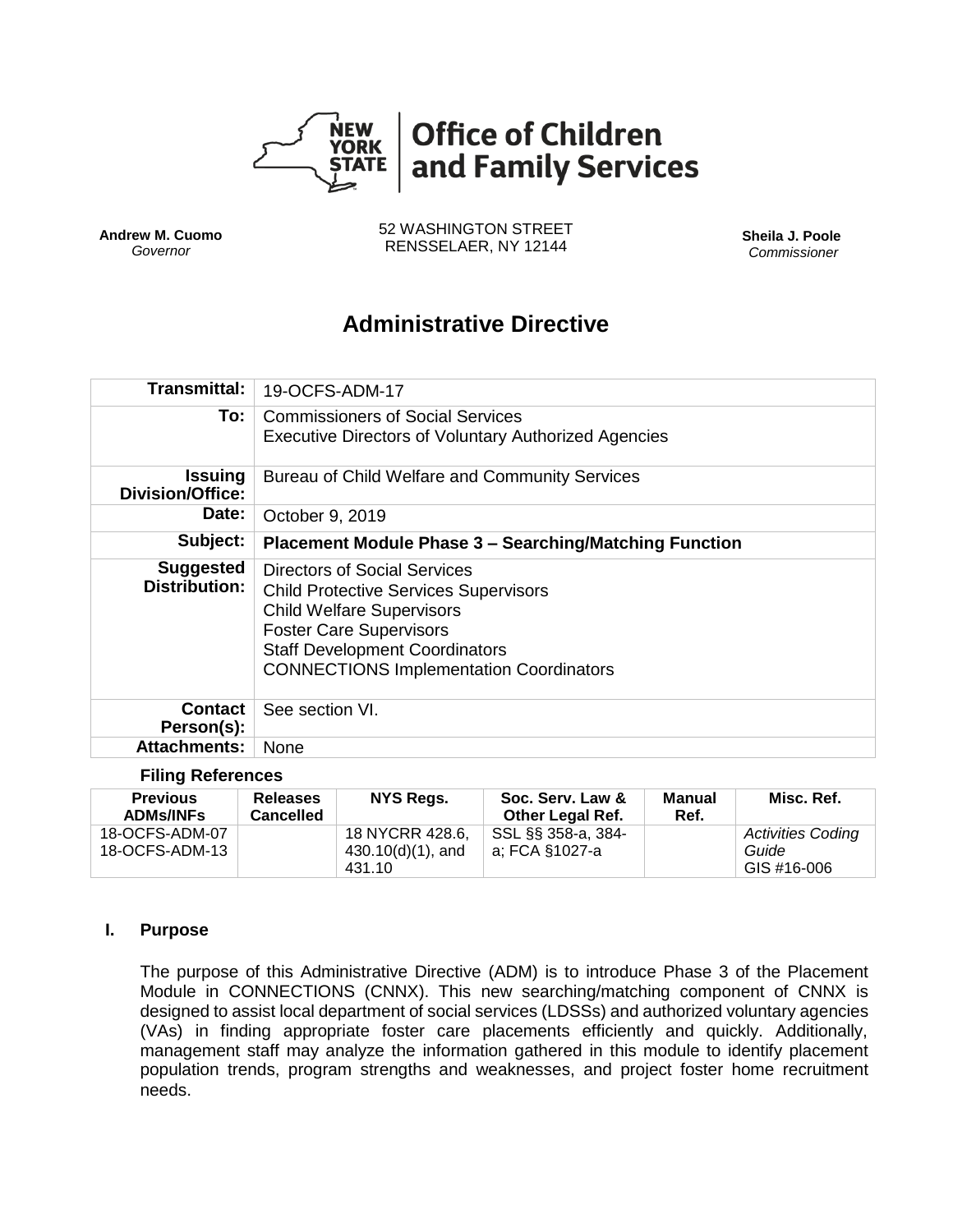## **II. Background**

When a child has been placed by Family Court in the care and custody or guardianship and custody of an LDSS, it is the responsibility of that LDSS, or a VA under contract with the LDSS, to place the child in the least restrictive and most home-like setting in which the child can be maintained safely and receive all services specified in his or her service plan.<sup>1</sup> Traditionally, the home finder created a manual method for locating placements that involves knowledge of the child and of the foster care resources available in their community.

## **III. Program Implications**

LDSSs and VAs are required to use the Placement Module effective the release of Phase 3 of the module, which is currently scheduled for October 18, 2019.

The Placement Module allows workers quick access to all placement-related data, and will replace the Vacancy Control Module for the few LDSSs and VAs still using it. The Placement Module will streamline a multitude of processes for many LDSSs/VAs currently handled outside of CNNX, including placement resource searches and initiating communication between LDSS and VA's regarding placements. The Placement Module will help standardize foster care placement across LDSSs/VAs and promote fact-based, consistent decision making.

Phase 1 and 2 of the Placement Module were implemented to prepare for the searching of foster homes in Phase 3. The preparation work included:

- Data entry of the "Child Characteristics"
- Data entry of the "Resource Characteristics"
- Data entry of current valid "Contracts" between LDSS and VA's
- Data entry of email for staff
- Selection of email notifications, and
- Selection of new business functions

Additionally, functionality was included that allows the worker to collect data on special restrictions that apply to children in foster care. A placement evaluation tool was created that allows workers to collect information relating to each child in the form of predefined questions and comments. Reports that support data collection and population and resource monitoring were also implemented.

While these tasks were preparatory for Phase 3, it should be noted that these are ongoing. As new resources are established, the characteristics must be entered. "Child Characteristics" should be updated and maintained regularly, Contracts with Voluntary Agencies should be maintained in the CNNX application to reflect any new or updated changes, and new staff should have email and notifications in their profile and the Placement business functions needed for the work they are doing.

Phase 3 of the Placement Module provides an automated process for identifying a potential placement from a pool of placement resources that match a child's characteristics in order to provide home finders with information that can assist in selecting the most appropriate placement for a child. The process of matching a child with a resource that meets that child's needs will

 $\overline{a}$ 

<sup>1</sup> 18 NYCRR 430.11(d)(1).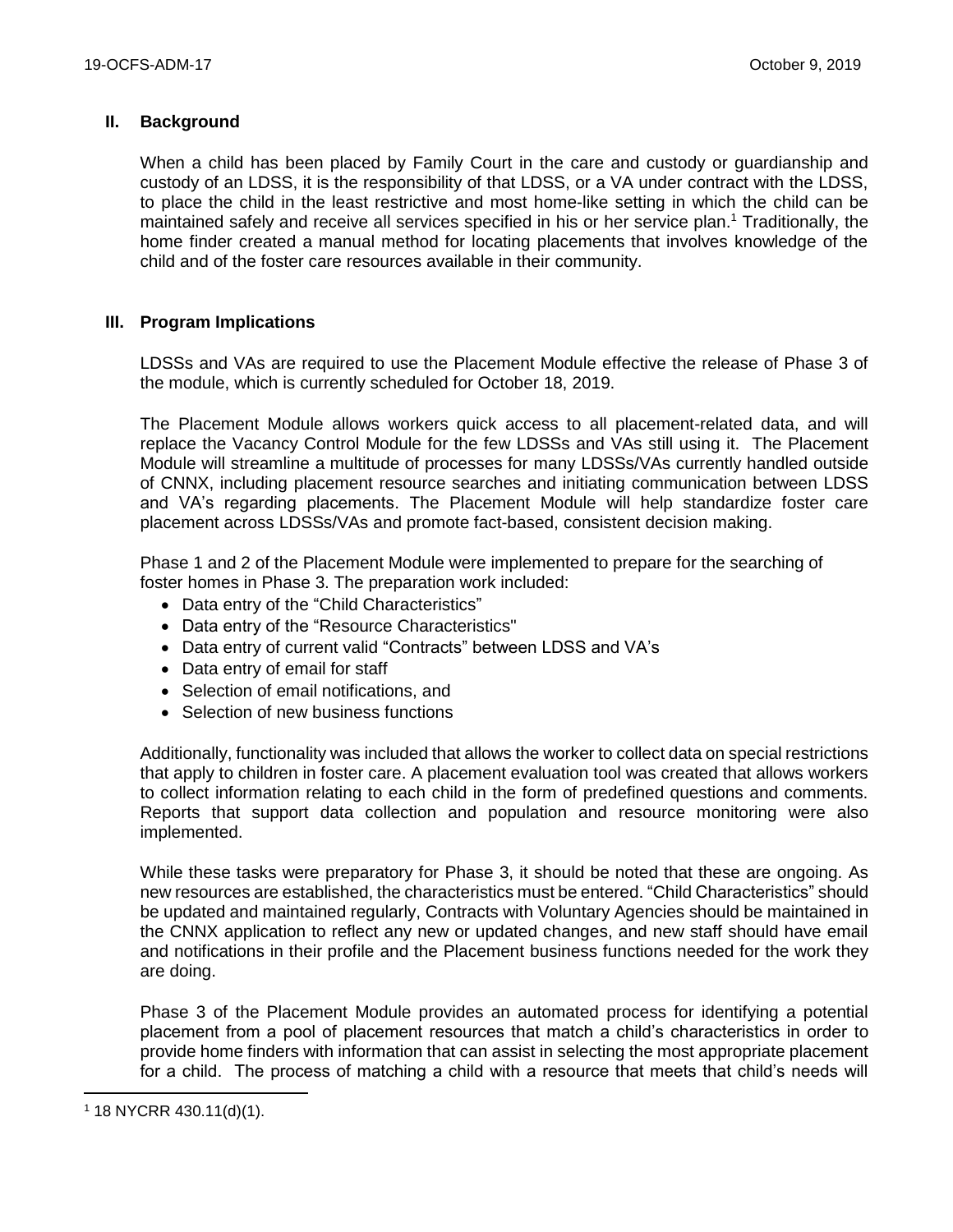have several benefits regarding the permanency of a child's placement, promoting and supporting a more positive foster care experience for foster children and foster parents, reduction of future moves, and improvement in the safety, permanency, and well-being of children in foster care.

Information from existing CNNX Foster and Adoptive (FAD) stages, the Resource Module, and the Activities Module will be used to determine which resources will be considered in the search and match process. Data collected within the Placement Module will be shared with the Activities Module to eliminate duplicate data stored in and outside of CNNX as well as to expedite the current foster care activities data entry process. There will no longer be direct entries made in the Activities Module for M910 (Child Placed), M981, and M982 (transfers) codes. Direct entries will also not be allowed for M960 (Return from Absence) and M980 (Return from Trial Discharge) when the return is to a different placement setting. These specific Movement codes will originate from the Placement Module. The Placement Module will prepopulate the Activity record with the placement data collected in the Placement Module and require a user to verify and save the record in Activities.

Placement-related data will be collected at a high level and is not intended to replace detailed data collected in the Family Assessment and Service Plan, nor is the module intended to replace valuable communication between placement staff and VA foster care staff. The data will be useful in providing a more accurate understanding of capacity in real time. Data collection rules and security rules will remain as is for all existing modules unless otherwise noted below.

LDSS and VA staff with responsibility for the placement of children must be proactive in maintaining up-to-date and accurate information on their foster boarding homes and congregate care settings as well as for the children needing placement. The goal of the home finder is to find a placement that is a good fit for the child's interests and needs, and that makes as few changes as possible in the child's life, (e.g., supporting educational stability by keeping the child in the same school when it is in the best interest of the child, close to family and friends). In addition, there are statutory<sup>2</sup> and regulatory<sup>3</sup> requirements to place siblings together unless it is not in the best interests of one or more of the children to do so.

The Placement Module promotes efficient, best-fit placements by allowing workers to match placement-related child characteristics with resource-provided characteristics to obtain the best foster care resources available on a case-by-case basis.

CNNX will return a list of resources using the multi-facility search based on the following rules:

- A. The caseworker first selects a setting type of foster home or a congregate care, enters proximity and school addresses for the child(ren), and designates all child characteristics as either optional or required criteria in the search
- B. CONNECTIONS then returns resources based on the below:
	- ➢ Resources in **Accepted Active** status
	- ➢ Resources with at least the **Program** and **Local Program Types** selected for the search
	- $\triangleright$  Resources with the required child capacity that can accept the specified gender and age ranges

 $\overline{a}$ 

<sup>2</sup> SSL §§ 358-a(11), 384-a(1-a) and FCA §1027-a.

<sup>3</sup> 18 NYCRR 428.6(a)(2)(vi) and 431.10.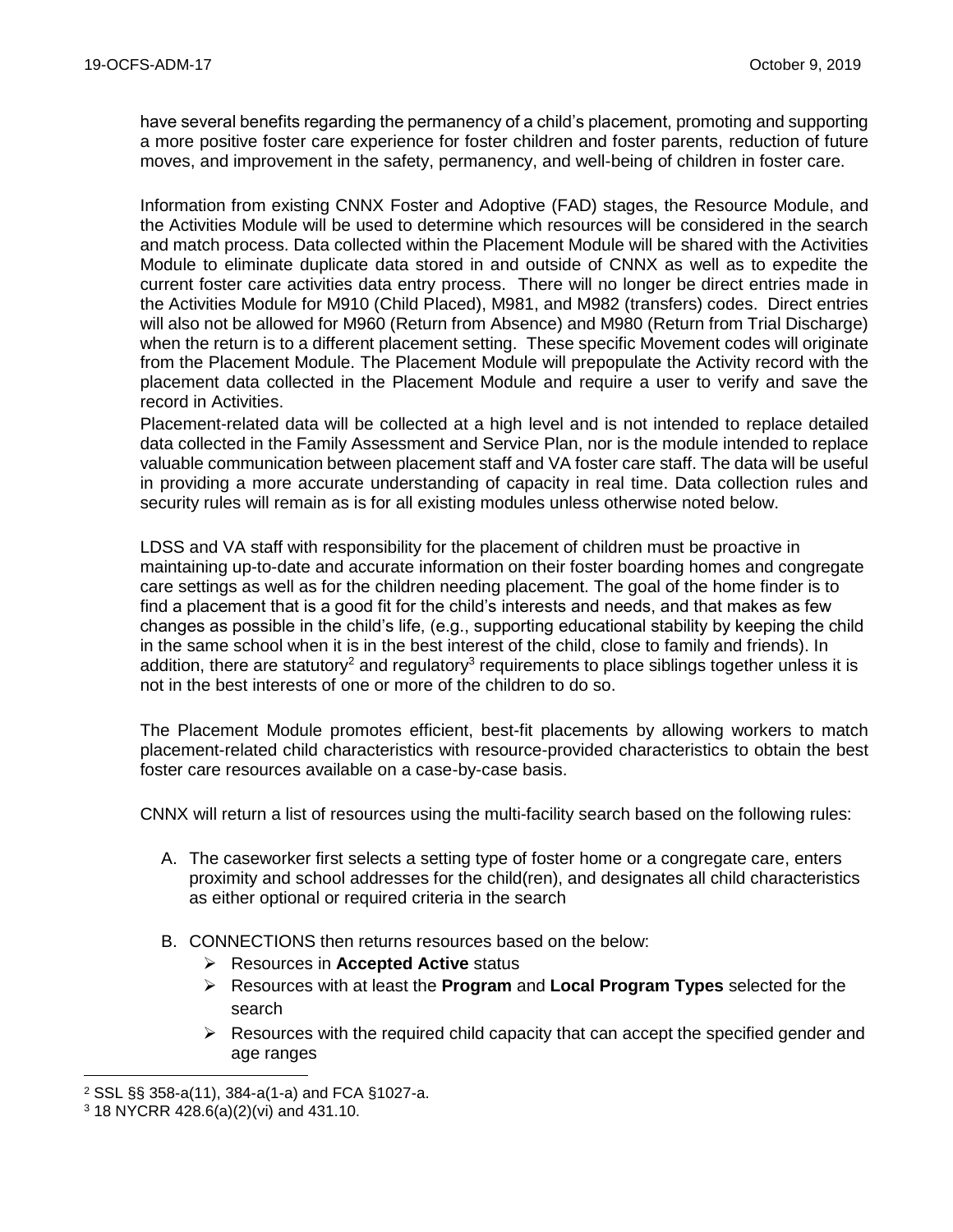- ➢ Resources that are either direct LDSS homes *or* voluntary agency licensed homes when the voluntary agency has an **Active Contract** with the placing LDSS
- ➢ Resources that have all **Required Characteristics**
- $\triangleright$  Within-county matches are the default returns. Matches with resources outside of the county can also be viewed using "view all"
- ➢ Resources that have sufficient vacancies to support the request are the default returns. Resources that do not have sufficient vacancies can also be viewed using "view all"
- $\triangleright$  Resources that speak the same language selected within the placement request. This may be the language spoken by the children in the request or the language of the parents of the children
- ➢ For a "Congregate Care" search, only the selected **Facility Type(s)** will return
- C. The ordering of the results is as follows:
	- ➢ Resources with the greatest number of matching **Optional Characteristics** to the least number of matching Optional Characteristics
	- $\triangleright$  Resources in the same county/borough (for the Administration for Children's Services) first and then out-of-county/borough when using "view all"
	- $\triangleright$  Shortest distance from the home address (when known) first
	- $\triangleright$  Shortest distance from the school address (when known) first
	- $\triangleright$  Resources certified by the county first
	- $\triangleright$  VA resources will return in a rotation. With the longest ago referred agency appearing first in the results, all other things being equal
- D. A resource will not return if:
	- ➢ the **Close to Home** indicator on Resource Characteristics is selected, or
	- ➢ the **Office of Refugee Resettlement Unaccompanied Alien Children (ORRUAC)** indicator on Resource Characteristics is selected, or
	- ➢ the home is **Closed to Intake**, or
	- ➢ the Foster Care Agency (FCA) certifying the resource does not have an **Active Signed Contract Period** in CNNX

#### *Exact Resource Search*

In some cases, the LDSS or VA may have already identified a placement resource for the child(ren), such as a kin resource or a former foster parent, in which case a direct match between the child and the placement resource is appropriate.

The "Exact Resource Search" for known resources allows the worker to search for a specific resource by name, resource ID, vendor ID, or address. The existing "Resource Search" window, accessed from within the Placement Module, will be used to allow the worker to select a resource from the "Resource Search List" to be used in the Placement Module. This process allows workers to bypass many of the rules constructed in the multi-facility search process and, as such, in cases where an exact resource search is necessary, workers will be responsible for ensuring foster care policies are followed.

#### *Emergency Kinship Placements*

In emergency kinship placement situations, the "Exact Resource Search" from within the Placement Module may be used. In order to ensure that children in foster care are placed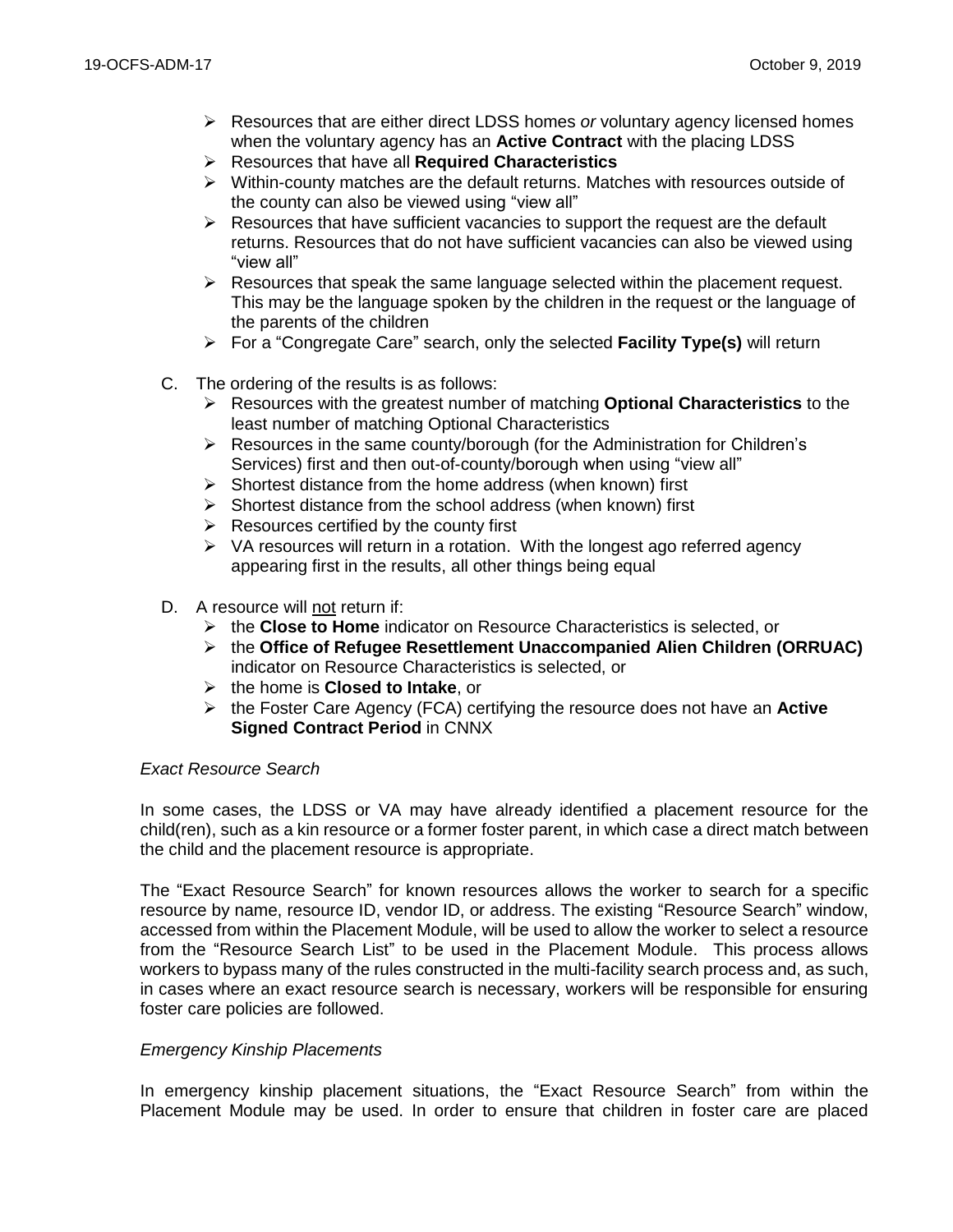appropriately, it is necessary to enter the information on the identified resource into the FAD stage in CNNX within two business days of the child's emergency placement.

#### **IV. Systems Implications**

Placement functionality in CNNX is being built in 4 phases.

In June 2018, Phase 1 implemented windows that support preparatory actions for the Placement Module. These actions included the recording of appropriate child characteristics, resource characteristics, and special restrictions. CNNX will use this information along with information on licensed capacity, setting, program types, language, and proximity and school address information to identify matches. Additionally, the first phase implemented the "Email" tab for recording staff business email addresses. In order for CNNX to communicate automatically with caseworkers and home finders upon Phase 3 implementation, these email addresses must be recorded. See 18-OCFS-ADM-13 dated June 5, 2018, for additional details.

Phase 2 enhanced and provided additional support for the search and match functionality. New reports were released as part of this phase. For each child and resource, they combine and display the information collected during Phase 1. This information can be used during Phase 2 and Phase 3 to assist workers in making placement decisions.

Phase 3 adds search and match functionality to allow for a pool of appropriate placement options to be provided for children entering foster care or moving to a new placement. Additionally, workers will send referrals for desired resources and fully record the child's placement into foster care within the Placement Module.

Phase 3 of the Placement Module will result in changes to the entry of "Movement Codes" (M codes) in the Activities Module of CNNX. The values M910 Child Placed, M981 Intra Agency Transfer, and M982 Inter Agency Transfer will no longer be displayed in the "Event" dropdown list. These will be system-generated records initiated from the Placement Module. There will no longer be the ability for a LDSS to manually enter these Movement Codes in the Activities Module. However, workers must still save the prefilled record into Activities.

There will be a new grid called the Pending Activities Data Entry grid, which will be visible only to workers with the "Maintain Activities" business function. The status column will remain in "Pending" until four requirements are met. These requirements are:

- (1) a WMS case exists for the current stage of the child(ren) needing placement
- (2) a verified Client Identification Number (CIN) exists for the Person Identifier (PID) of the tracked child
- (3) an Open Track record exists for the selected child
- (4) the "Verification Status" from the *Verify Placements* window equals "Placement Verified," generated by the placement request from which the record was created

When all four of these requirements are met, the "Pending" status will change to "Navigate." Upon selecting the "Navigate" link from the grid, the new record will display in the *Activities Search* Window with the following values prefilled:

- Date of Activity
- Type of Activity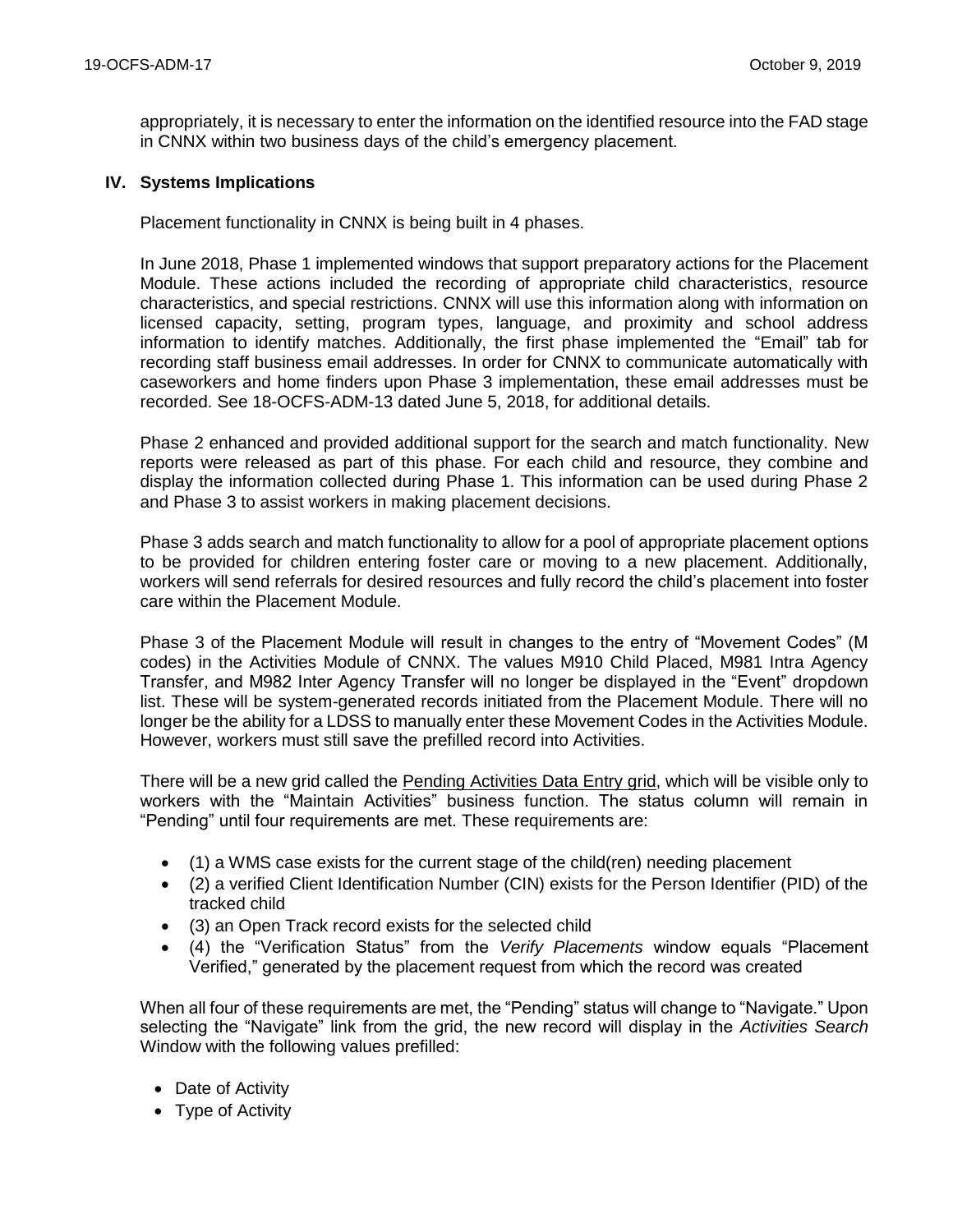- Event
- Facility Modifier(s)
- Reason for Transfer (when applicable)
- Out of County/Borough Reason (when applicable)
- Type of Placement

These values are non-modifiable with the exception of Reason for Transfer, Out of County/Borough Reason, and Type of Placement. Upon a successful save, the status will then be updated to "Complete."

Listed below is a brief overview of the changes that affect the placement process:

- *Child Characteristics Window*
	- $\circ$  This allows the caseworker to record characteristics for children who are the subject of a placement search. Characteristics recorded on the "Characteristics" subtab (implemented in Phase 1) are displayed for children within the selected stage.
- *Matching Factors -Child*
	- $\circ$  This process allows users to compare the characteristics of a selected resource returned from the Placement Resource Search Process to the characteristics identified for each child included in the Placement Search Request.
- *Matching Factors -Resource*
	- $\circ$  This process allows users to compare the combined characteristics of the child(ren) selected in the Placement Request to the characteristics of one, two, or three resources selected from the Placement Resource Search Result or Referral Detail window.
- *Notifications Tab*
	- $\circ$  The Notifications tab will be used to select which notifications a staff member receives. This tab is modifiable if the employee is in active status and the local part of the employee's email address has been recorded. Only those in the worker's LDSS/VA with the "Maint Security" business function can modify this window (most often the security coordinator).
- *Placement Window*
	- $\circ$  This window serves as a central location for child-specific information related to placement needs at the time of a placement request. (Placement requests will be functional with Phase 3.) This window is intended to assist workers in making decisions about placements for children. It is most valuable for those who work with children in foster care and children entering placement, and their supervisors.
- *Prior Placements - Child Window (View-Only Window)*
	- o Displays prior foster care placements for the selected child as recorded on the *Activities Window.*
- *Placement Evaluation Window*
	- $\circ$  This window allows for the entry of additional information with regards to a selected child in need of foster care placement. The data recorded on this window is used to document and communicate detailed information about a child's needs beyond what is captured for the purpose of resource matching. Workers may use this information to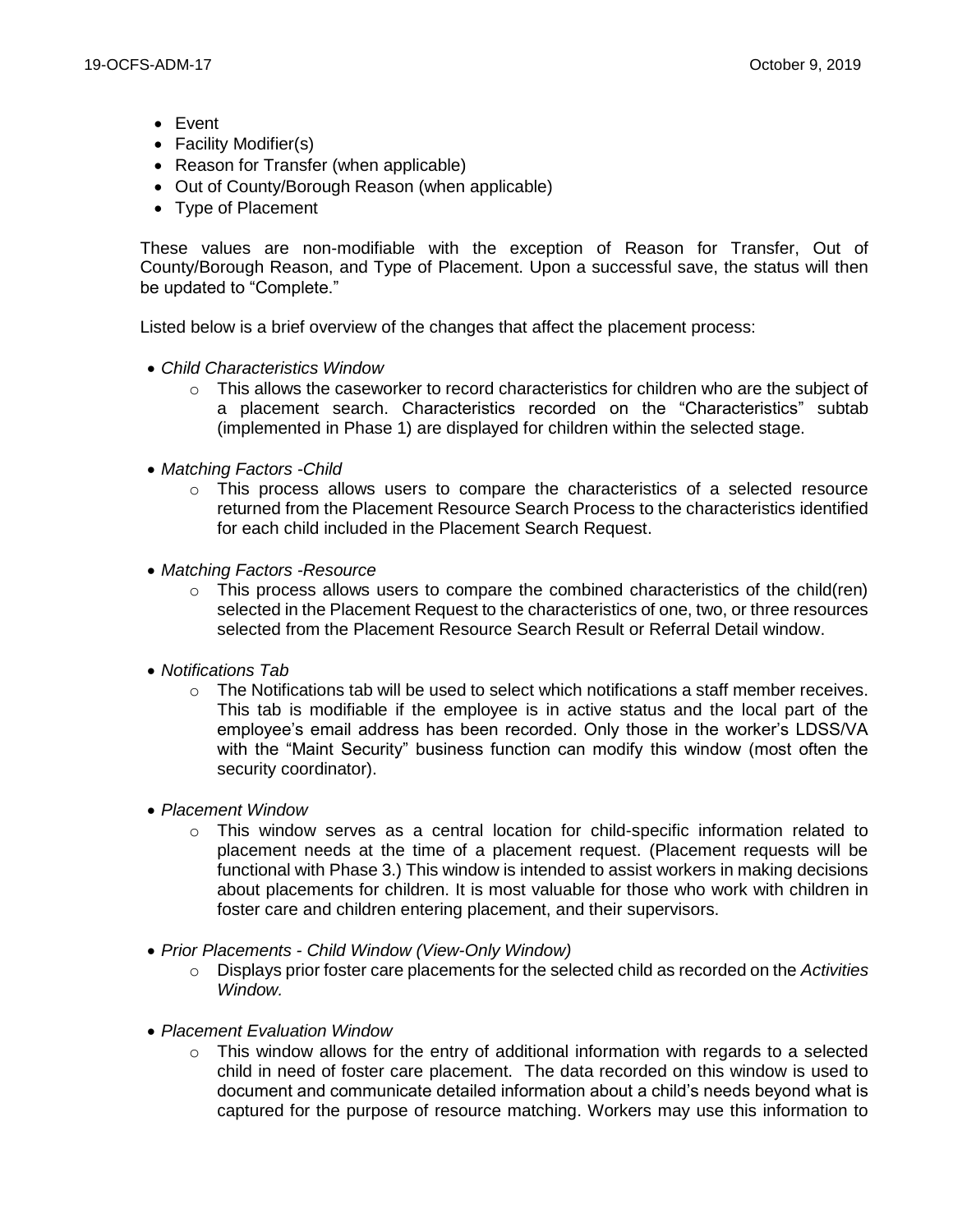make more informed decisions when determining the best placement for a child. The data recorded on this window is informational only and has no bearing on the search and match process, nor does it replace any data collected for the children and families in the Family Services (FSS) stage.

- *Priority Criteria Window*
	- This displays a summary of characteristics selected for all children included in the placement request. The data is taken from information recorded on the *Child Characteristics* window or the **Characteristics** subtab of the *Person List* window. Workers will have the ability to designate any, all, or none of the selected characteristics as "Required" in the search parameters. All active characteristics for the child(ren) in the request will default to optional.
- *Prior Placements -Resource Window (View-Only Window)*
	- $\circ$  Displays all prior placements for the selected child at a specific resource as recorded on the Activities window.
- *Placement Dashboard Window*
	- $\circ$  This enables workers to modify, view and monitor all placement requests for cases within their jurisdiction.
- *Placement Resource Roster Window*
	- $\circ$  This displays a view-only list of children placed in a selected resource, with a selected agency, or within a selected LDSS, along with their associated characteristics. Workers will be able to filter and sort by any column. With the exception of child characteristics sorting, any filters applied will carry over to the printed report. The information that displays is based on state, regional, LDSS, or VA worker job function. The "Place Dash" business function is required to access this window.
- *Place Child*
	- $\circ$  This process records the placement action and the date the action occurred for the children in the request.
- *Placement Resource Search Results Window*
	- $\circ$  Combines data collected at the child level and the resource level. The search process will compile the needs of the children as entered by the worker, the requested services and necessary vacancies. The system will then match that criteria to the corresponding real-time resource data and deliver a result set to assist the worker in choosing the best placement resource on a case-by-case basis. To ensure equality within resource distribution, this process will monitor the frequency of placement referrals to VA's by LDSSs. The system will choose (1) those resources that meet the required search parameters, (2) whose characteristics are most closely aligned with the optional criteria selected and (3) whose agency is next in line to receive a referral.
- *Resource Availability Report*
	- $\circ$  This report will provide workers with on-line and printed offline access to resource vacancy information to be used for afterhours foster care placement needs.
- *Resource Characteristics*
	- $\circ$  This process will allow persons with the business function of "Resource Administrator"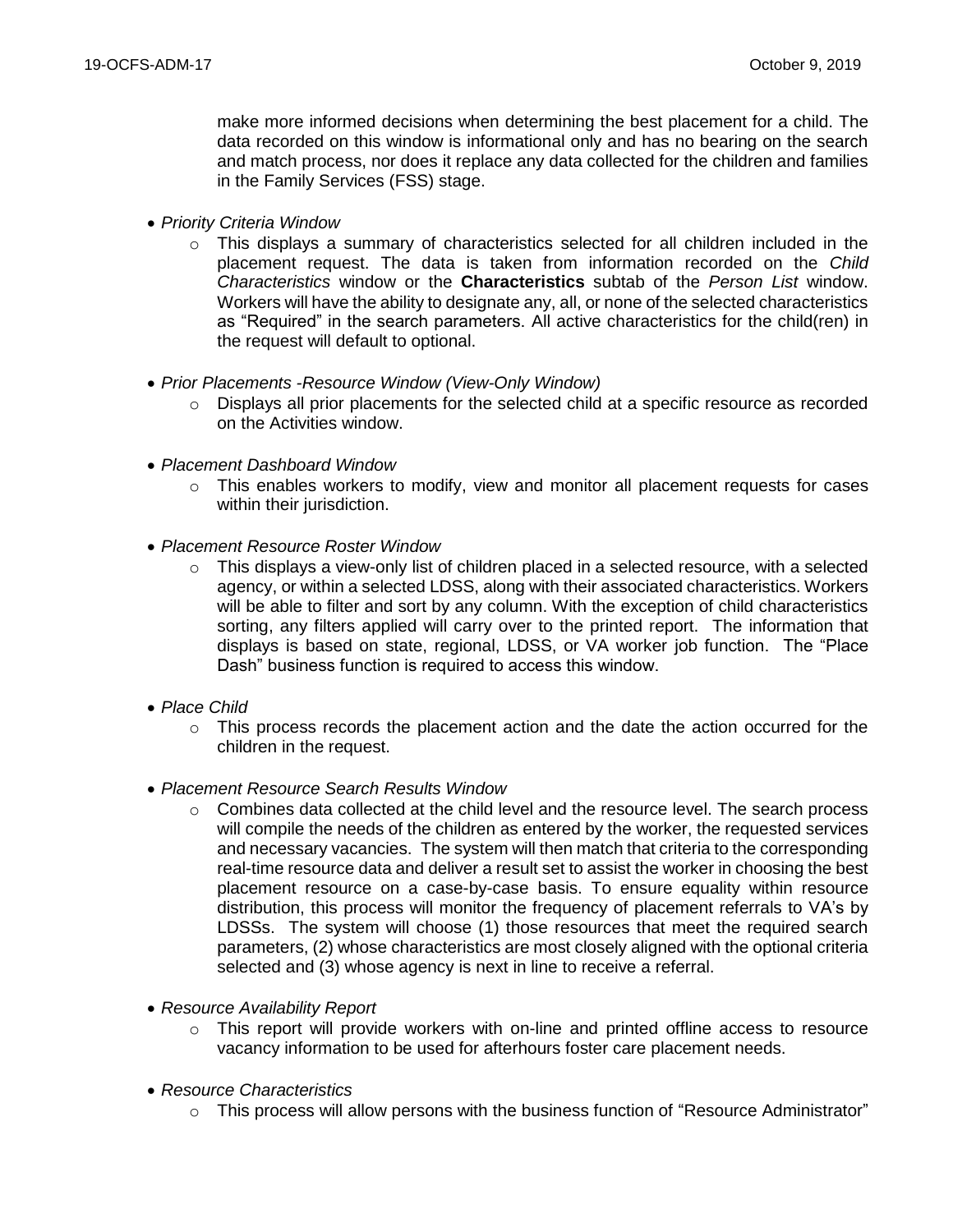to record characteristics of the resource as they pertain to foster care placement. Prior to implementation of the Placement Module, Resource Administrators will collect current characteristics for existing resources to be used in the matching process.

- *Referral Detail*
	- $\circ$  This process allows for viewing or maintenance of referrals for each placement request. Workers on the receiving end of the referral request are able to respond that the referral for their resource is either 'Accepted' or 'Declined.' District workers or voluntary agency workers who initiate the placement request and send referral requests will be able to monitor the referral responses.
- *Resource Summary Report*
	- o This report will display the current state of the resource and the characteristics and a history of how they have changed.
- *Special Restrictions Window*
	- $\circ$  Displays any extraordinary placement needs that apply to a child. The information displayed on this window does not restrict the available resources for a child to be placed; however, it does alert the worker to potential conflicts between children already in the home and children needing placement.
- *Verify Placements*
	- $\circ$  This process allows for a summary view of all individual children recently placed by, or at specific district or agency. Workers may use this process to verify that children did or did not arrive at the destination resource, after they have been placed from within the Placement Module.

Phase 4 will provide added functionality around reporting.

### **Notifications**

The CNNX Placement Module provides automated email notifications to workers for various placement process events involving their LDSS/VA. The use of automated notifications will help to expedite the placement process by keeping LDSS and VA staff informed and reducing manual emails and phone calls.

In order for LDSS and VA workers to receive automated placement notifications, workers must have their business email entered on the staff **Email** tab and opt into the desired notifications on the **Notifications** tab. Workers are able to update their own email address. Users with the "Maint Security" business function (most often the security coordinator) can enter the worker's email and make modifications to the **Notifications** tab for staff in their LDSS/VA.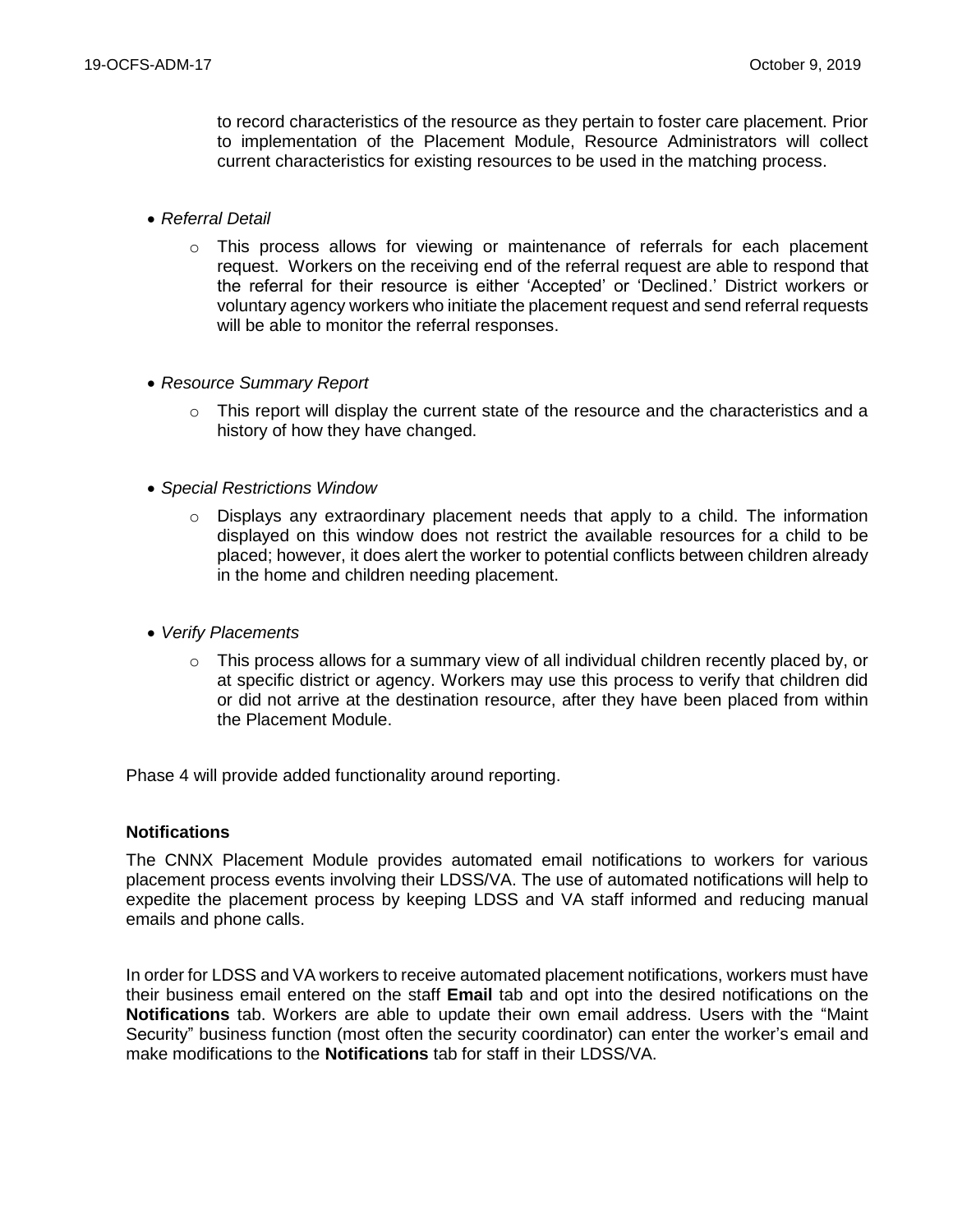## **V. Additional Information**

Effective with the release of the Placement Module, LDSSs and VAs are encouraged to develop business processes to support the new Placement Module functionality in CNNX.

The table below provides a listing of placement-related tasks and suggested performers. Actual processes implemented by LDSSs/VAs may vary from those identified in the table.

| <b>Task Description</b>               | <b>District Performer</b>                 | <b>VA Performer</b>                       |  |
|---------------------------------------|-------------------------------------------|-------------------------------------------|--|
| <b>Assign Placement BF's</b>          | <b>CNNX Security Coordinator</b>          | <b>CNNX Security Coordinator</b>          |  |
| <b>Enter Staff eMails</b>             | <b>CNNX Security Coordinator/Worker</b>   | <b>CNNX Security Coordinator / Worker</b> |  |
| <b>Select Notifications</b>           | <b>CNNX Security Coordinator / Worker</b> | <b>CNNX Security Coordinator / Worker</b> |  |
| Enter/Update Contract Headers         | <b>District Contract Admins</b>           | n/a                                       |  |
| Enter/Update Child Characteristics    | FC/CPS/Ongoing Preventive Workers         | CP/CW                                     |  |
| Enter/Update Special Restrictions     | FC/CPS/Ongoing Preventive Workers         | CP/CW                                     |  |
| Create/Modify Resource                | FAD Workers or Supervisors                | <b>FAD Workers or Supervisors</b>         |  |
| Enter/Update Resource Characteristics | <b>FAD Workers or Supervisors</b>         | <b>FAD Workers or Supervisors</b>         |  |
| Initiate Placement Request            | FC/CPS/Preventive Units                   | <b>Foster Care Supervisor</b>             |  |
| Send Referral                         | <b>FAD Units</b>                          | HF/FAD Unit                               |  |
| <b>Receive and Process Referral</b>   | <b>FAD Units</b>                          | Intake or FC Administrator                |  |
| Place Child                           | CPS/FC/ FAD Workers                       | Intake / FC Admin / FAD                   |  |
| <b>Verify Placement</b>               | Foster Care Worker                        | FAD / FC Administrator                    |  |
| <b>Update Actvities</b>               | Data Entry / CM / Administrators          | Data Entry Worker                         |  |
| <b>Close Placement Request</b>        | Foster Care / FAD Workers                 | FAD / FC Administrator                    |  |
| Perform Placement Evaluation          | Case Manager                              | CP/CW                                     |  |
| Execute a Direct Placement (Known     |                                           |                                           |  |
| Resource/Relative/CTH/ORRUAC)         | <b>FAD Units</b>                          | <b>FAD Unit</b>                           |  |
| <b>Close Resource to Intake</b>       | FAD Supervisor/ Administrator             | <b>FAD Administrator</b>                  |  |

The following resources are available to assist LDSSs/VAs with the successful implementation of the Placement Module:

- *Preparing for the Placement Window in CONNECTIONS: Phase 1 Quick Start Guide*
- *Preparing for the Placement Window in CONNECTIONS: Phase 2 Quick Start Guide*
- *Preparing for the Placement Window in CONNECTIONS (WebEx)*
- *Placement Module Preparation for FAD Workers (WebEx)*
- *Completing the Placement Module in CONNECTIONS Job Aid*
- *Completing the Placement Module in CONNECTIONS Classroom Training*
- *Initiating Placements (WebEx)*
- *CONNECTIONS Tip Sheet: Placement Dashboard*
- *CONNECTIONS Tip Sheet: Security Business Functions*
- *CONNECTIONS Tip Sheet: Initiating the Placement Request in CONNECTIONS*

## **VI. Contacts**

Any questions concerning this release should be directed to the appropriate regional office, Division of Child Welfare and Community Services: